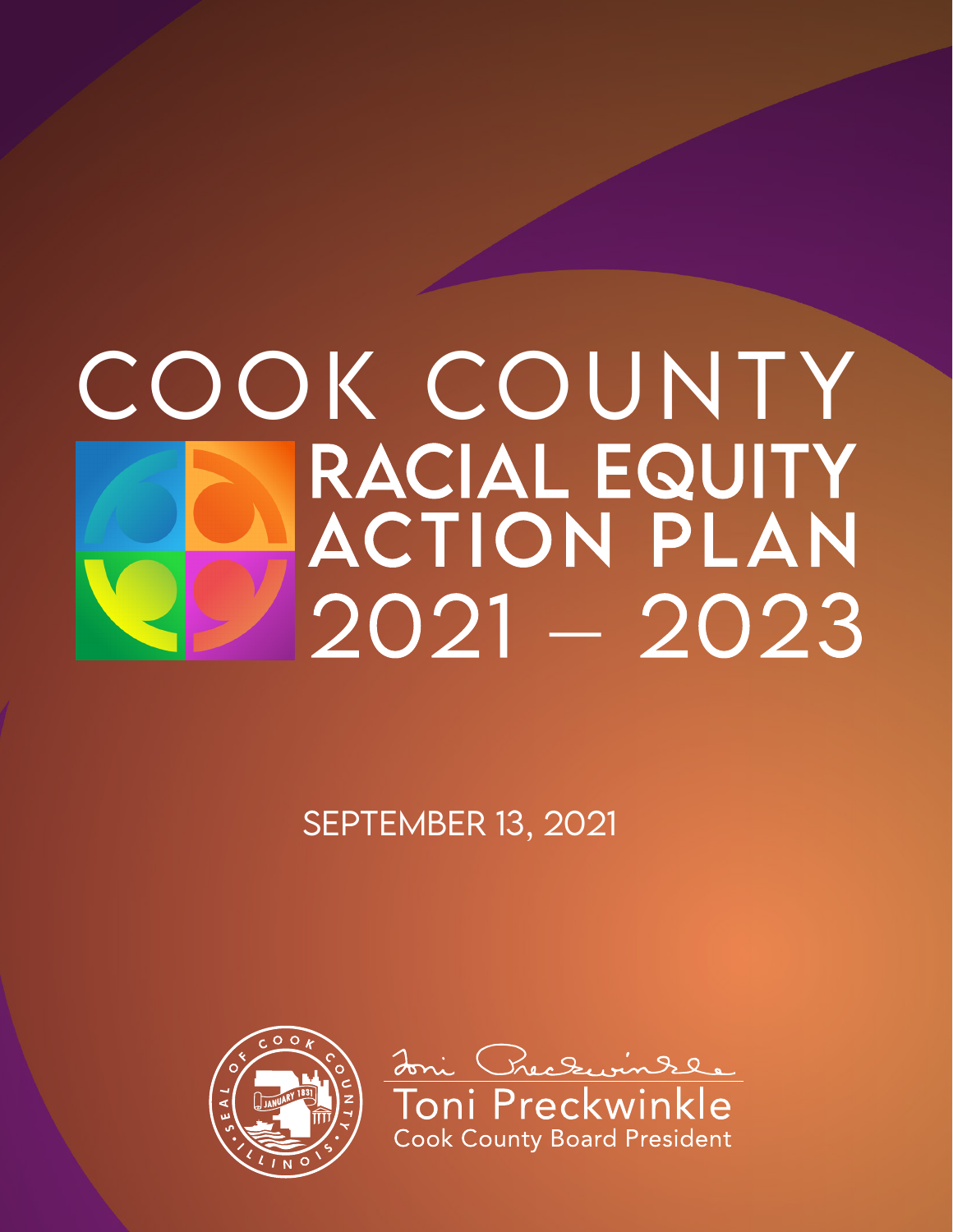# TABLE OF CONTENTS

| Strategy 3: Launch Racial Equity Training Program for Employees  4 |  |
|--------------------------------------------------------------------|--|
|                                                                    |  |
|                                                                    |  |
|                                                                    |  |

# INTRODUCTION

Cook County Offices Under the President (OUP) has worked hard over the last two years to advance equity for all residents in Cook County. Through its 2018 strategic plan, *Cook*  County Policy Roadmap: Five-Year Strategic Plan for Offices Under the President, Cook County Board President Toni Preckwinkle made a commitment to intentionally focus on advancing racial equity over the next five years. OUP set in motion many actions to establish a solid foundation for racial equity. From investing in the Government Alliance for Racial Equity (GARE) membership to creating a Racial Equity Leadership Council to the recommendations from the Cook County Committee on Addressing Bias, Equity, and Cultural Competency to hiring the inaugural Director of Equity and Inclusion, OUP has demonstrated its commitment to building infrastructure to create and sustain equitable delivery of Cook County services.

OUP seeks to address and eradicate institutional and structural barriers to racial equity that exist in its operations. Cook County's mission is to be a good steward of public resources by building equitable and sustainable communities for all residents bolstered by core values of:

- ▶ Equity: Cook County's focus on racial equity centers around ensuring residents can enjoy the full extent of recognized civil and human rights and includes work to protect those rights at all the intersections of identities residents hold.
- ▶ Engagement: Incorporating resident engagement, Cook County commits to creating opportunities for residents and partners to participate in planning and decision making that will lead to tangible results.
- ▶ Excellence: Cook County will be good stewards of resources and deliver vital services in a transparent, accountable, and effective manner.

In partnership with the Racial Equity Leadership Council Core Team, *Policy Roadmap* implementation teams and led by the Director of Equity and Inclusion, Cook County has outlined a Racial Equity Action Plan to cover 2021-2023, the last two years of the current *Cook County Policy Roadmap*.

The plan is comprised of five strategies, broken down into action steps complete with a timeline, accountability measures, performance measures, and desired outcomes. Each of these strategies aligns with the Open Communities (Good Government) policy prioritiy outlined in the *Policy Roadmap*.

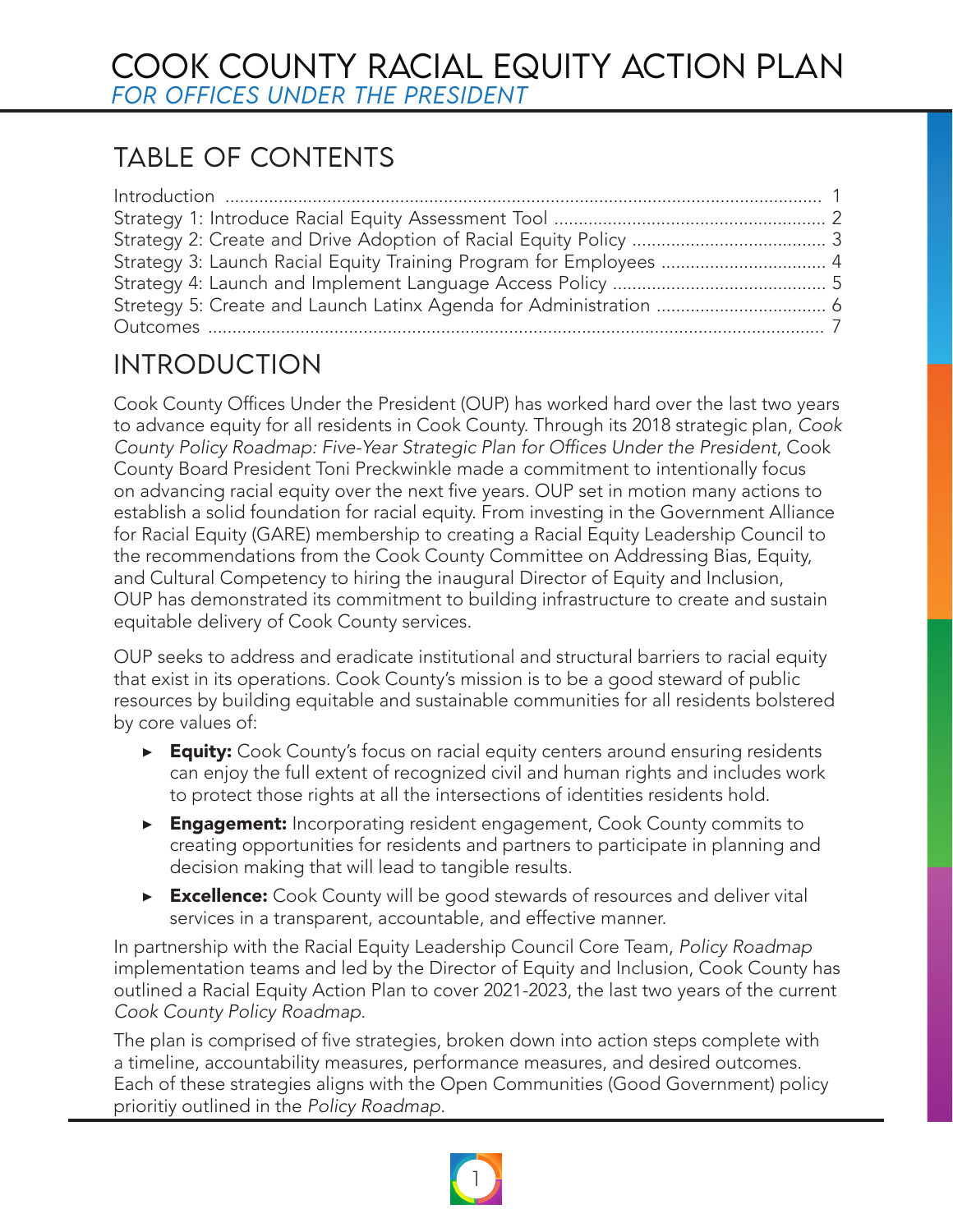## StRATEGY 1: INTRODUCE AND IMPLEMENT RACIAL EQUITY ASSESSMENT TOOL

*In collaboration with the Open Performance cross-departmental team, the President's*  Office creates a measurement tool of racial equity progress with an initial baseline assessment and periodic measurement milestones.

| <b>Action Step</b>                                                                                                  | <b>Timing</b>                   | <b>Accountability</b>                                                            | <b>Performance</b><br><b>Measure</b>                                            |
|---------------------------------------------------------------------------------------------------------------------|---------------------------------|----------------------------------------------------------------------------------|---------------------------------------------------------------------------------|
| 1.1 Launch education<br>campaign for<br>introduction of racial<br>equity assessment<br>tool                         | June<br>2021                    | President's Office                                                               | <b>TBD</b>                                                                      |
| 1.2 Build a Budgeting for<br><b>Equity Plan</b>                                                                     | May - June<br>2021              | Budget Director,<br>Director of Policy,<br>Director of Equity<br>and Inclusion   | Percent of<br>departments using<br>updated budget<br>business case<br>template  |
| 1.3 Use tool in Policy<br>Roadmap updates                                                                           | <b>TBD</b>                      | President's Office                                                               | Usage of tool in all<br>six policy priorities<br>in updated Policy<br>Roadmap   |
| 1.4 Use tool in American<br>Rescue Plan Act<br>(ARPA) and Equity<br>Fund idea vetting<br>and feasability<br>studies | Autumn<br>2021                  | <b>Equity Fund</b><br>Task Force,<br><b>ARPA Executive</b><br>Leadership Council | Usage tool in all<br>applicable funding<br>recommendations                      |
| 1.5 Incorporate racial<br>equity tool in budget<br>process                                                          | February<br>2021 - July<br>2022 | President's Office,<br><b>Bureau of Finance</b>                                  | Percent of new<br>revenue proposals<br>and augment<br>revenue business<br>plans |

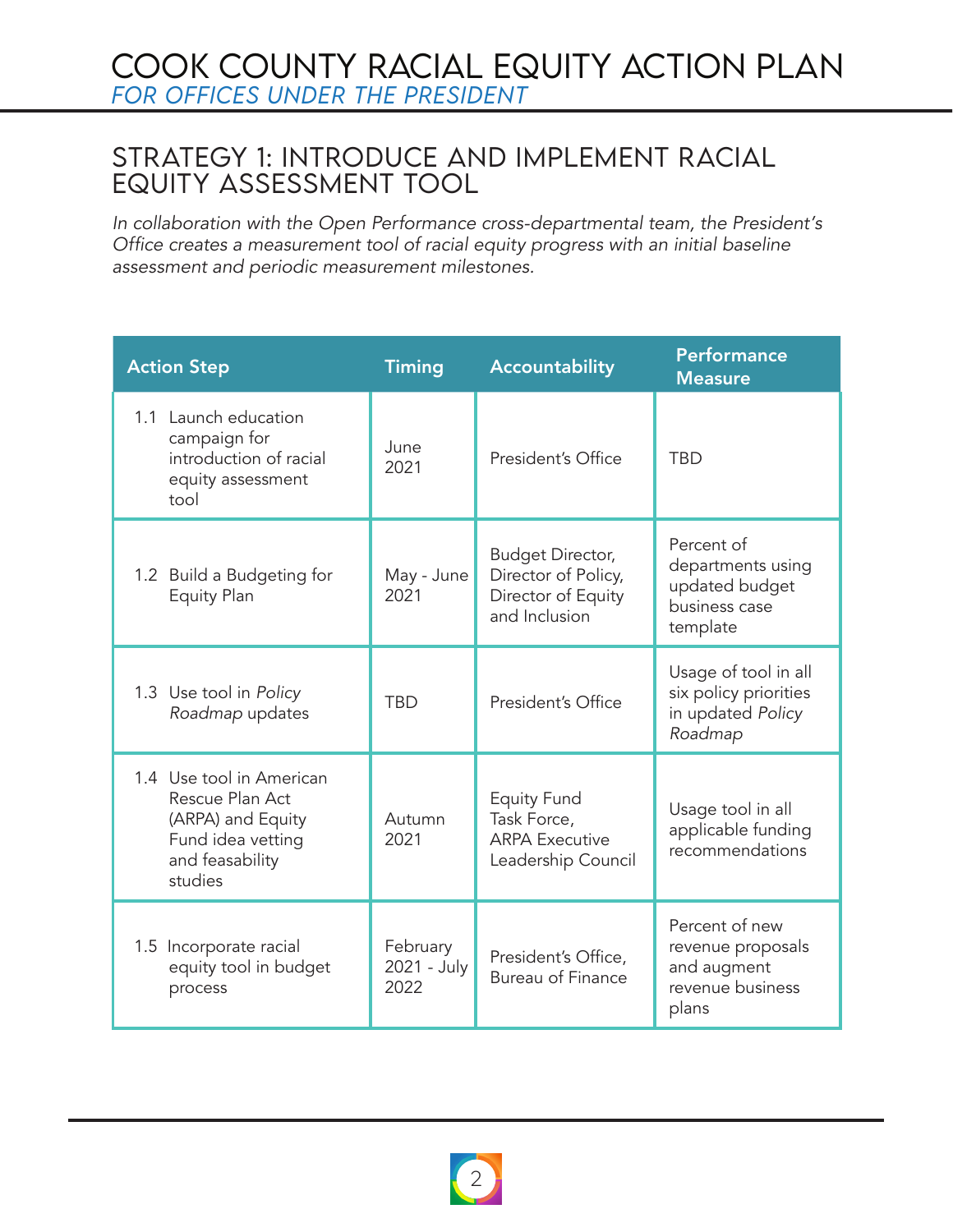## StRATEGY 2: CREATE AND DRIVE ADOPTION OF RACIAL EQUITY POLICY

Build a jurisdictional policy to operationalize racial equity vision and actions. The policy will bring together key racial equity programs across OUP and solidify continued focus on racial equity until such time that racial inequities are no longer a challenge in Cook County.

| <b>Action Step</b>                                                                                                   | <b>Timing</b>                | <b>Accountability</b>             | <b>Performance</b><br><b>Measure</b>                                          |
|----------------------------------------------------------------------------------------------------------------------|------------------------------|-----------------------------------|-------------------------------------------------------------------------------|
| 2.1 Collaborate with<br>Bureau of Human<br>Resources (BHR) and<br>Legal Counsel to<br>create Racial Equity<br>Policy | February -<br>August<br>2021 | President's Office,<br><b>BHR</b> | Agreement and<br>adoption of policy                                           |
| 2.2 Launch Racial Equity<br>Policy                                                                                   | September<br>2021            | President's Office                | Publishing policy<br>publicly and in<br>policy library for<br>employee access |
| 2.3 Socialize Racial<br><b>Equity Policy</b>                                                                         | October<br>2021              | President's Office,<br><b>BHR</b> | Percent of<br>departments in<br>compliance with<br>racial equity policy       |

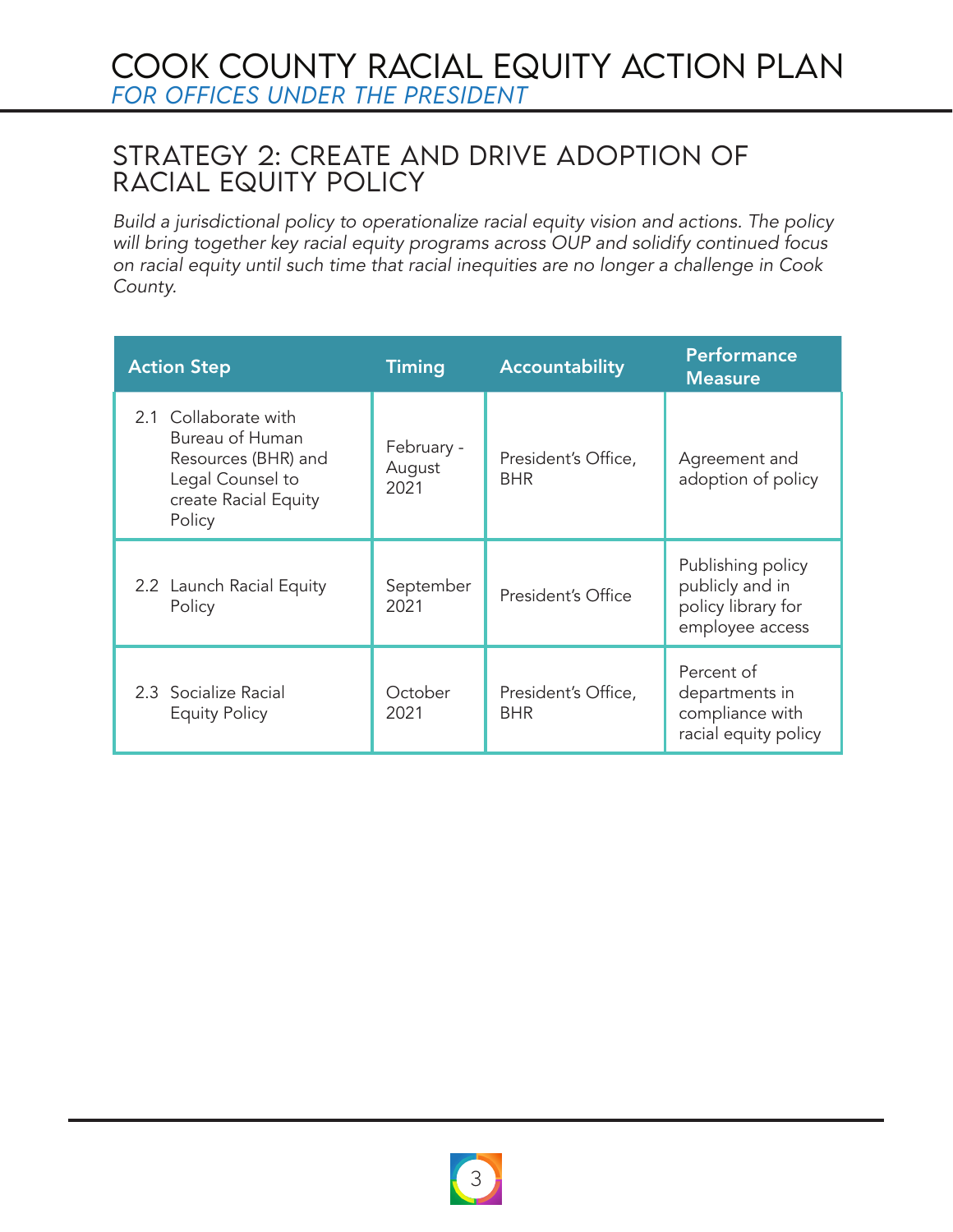# COOK COUNTY RACIAL EQUITY ACTION PLAN *for OFFICES UNDER THE PRESIDENT*

## StRATEGY 3: LAUNCH RACIAL EQUITY TRAINING PROGRAM FOR OUP EMPLOYEES

Develop a racial equity training framework and workplan to add racial equity and cultural competency courses to the OUP learning and development system. Data from the racial equity baseline assessment will shape content and training for all OUP employees.

| <b>Action Step</b>                                                                                                              | <b>Timing</b>                                   | <b>Accountability</b>                   | <b>Performance</b><br><b>Measure</b>         |
|---------------------------------------------------------------------------------------------------------------------------------|-------------------------------------------------|-----------------------------------------|----------------------------------------------|
| 3.1 Create racial equity<br>training measurement<br>model with the<br>office of Research,<br>Operations and<br>Innovation (ROI) | February -<br>March<br>2021                     | President's Office,<br><b>ROI</b>       | % of model<br>completed                      |
| 3.2 Conduct baseline<br>assessment survey of<br>all OUP employees                                                               | May - June<br>2021                              | President's Office,<br><b>ROI</b>       | % of employees<br>filling out survey         |
| 3.3 Create initial racial<br>equity training<br>modules with BHR<br>and ROI.                                                    | <b>June 2021</b>                                | President's Office,<br><b>BHR, ROI</b>  | % of module<br>completed                     |
| 3.4 Train OUP employees<br>on first module                                                                                      | First<br>module<br>complete<br>by April<br>2022 | President's Office,<br><b>BHR, ROI</b>  | % of employees<br>completed first<br>module  |
| 3.5 Secure training<br>vendor for phase two<br>training needs                                                                   | October/<br>November<br>2021                    | President's Office,<br>Procurement      | Executed contract in<br>place                |
| 3.6 Train OUP employees<br>on second module                                                                                     | 2022                                            | President's Office,<br>BHR, ROI, vendor | % of employees<br>completed second<br>module |

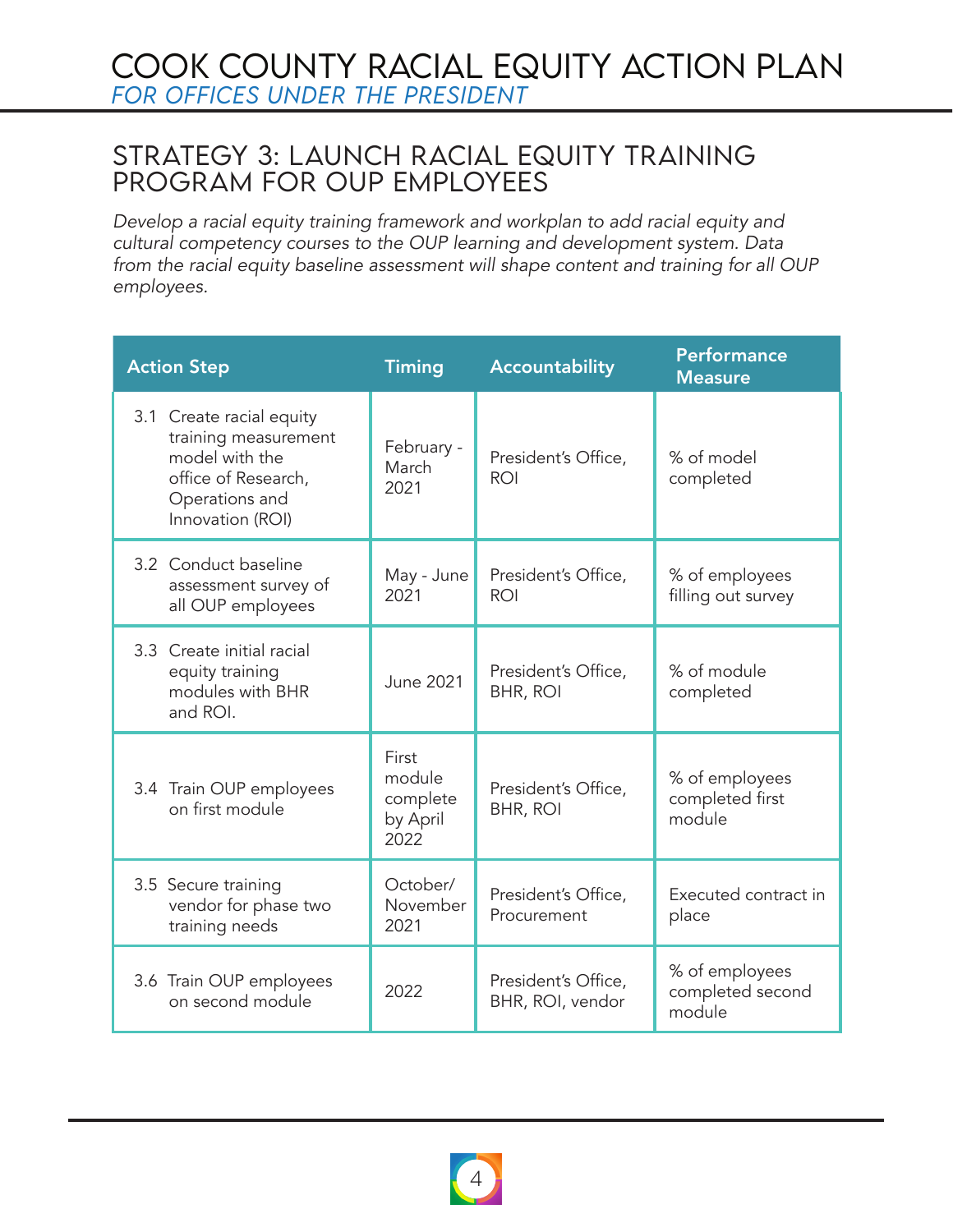# COOK COUNTY RACIAL EQUITY ACTION PLAN *for OFFICES UNDER THE PRESIDENT*

## StRATEGY 4: LAUNCH AND IMPLEMENT LANGUAGE ACCESS POLICY

Build language access policy and drive adoption with vendor support for OUP and serve as a guide for separately elected offices. Initial policy and program seeks to begin process of ensuring access to county services for all residents regardless of native language or ability.

| <b>Action Step</b>                                                                                          | <b>Timing</b>             | <b>Accountability</b>              | <b>Performance</b><br><b>Measure</b>                                |
|-------------------------------------------------------------------------------------------------------------|---------------------------|------------------------------------|---------------------------------------------------------------------|
| 4.1 Develop Language<br>Access Policy with<br>Director of Policy and<br>Director of Equity<br>and Inclusion | February<br>2021          | President's Office                 | Completion of<br>Language Access<br>Policy                          |
| 4.2 Create curriculum<br>and conduct<br>Language Access<br>training                                         | February -<br>May<br>2021 | President's Office<br>and BHR      | % of departments<br>with trained<br>Language Access<br>Liaison      |
| 4.3 Monitor Language<br>Access service usage                                                                | Ongoing                   | President's Office,<br>Procurement | % of contract amount<br>used                                        |
| 4.4 Create<br>recommendations for<br>continuing Language<br>Access services<br>vendor                       | February<br>2022          | President's Office,<br>Procurement | New executed<br>contract with<br>efficiencies and<br>expanded scope |

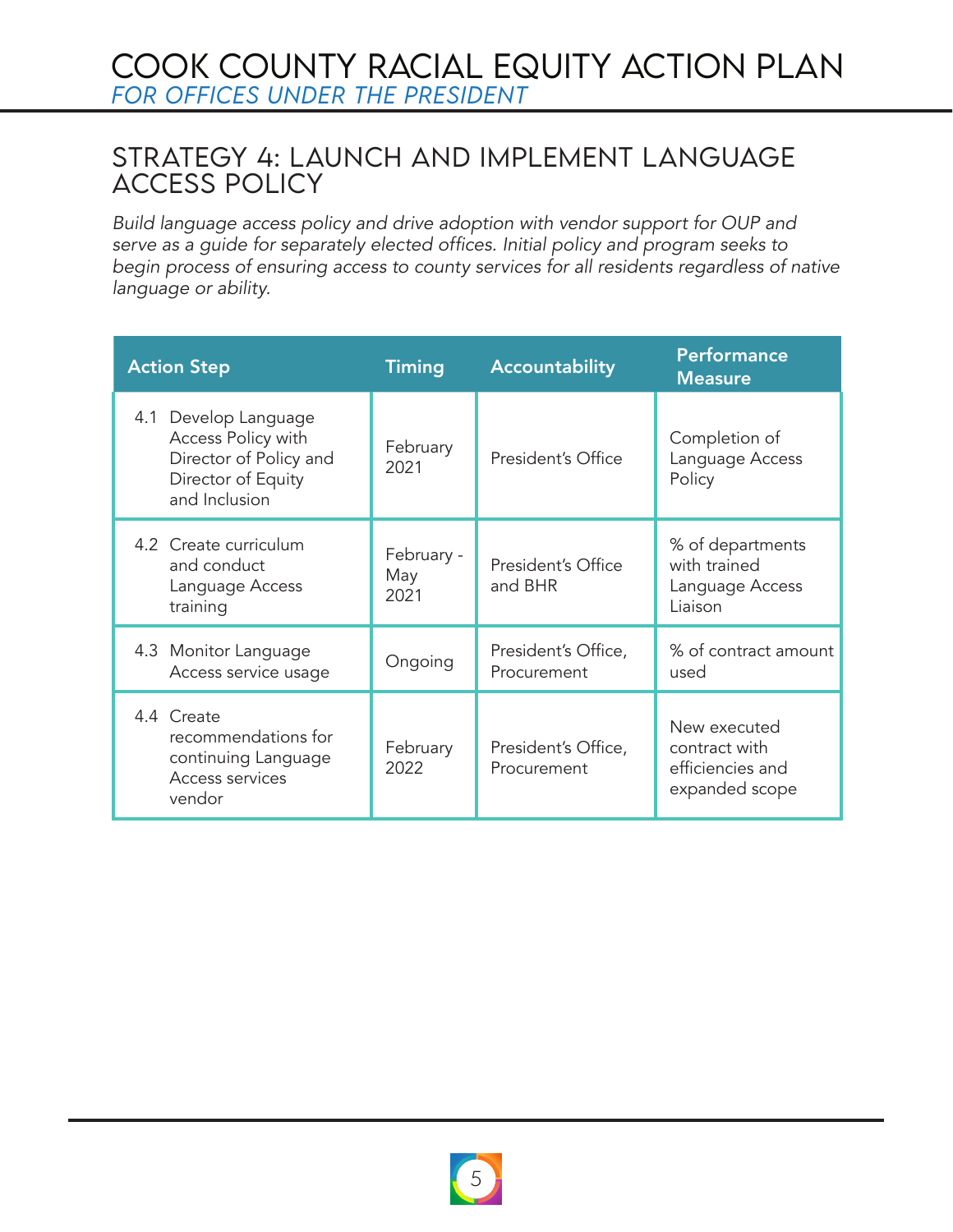## StRATEGY 5: CREATE AND LAUNCH LATINX AGENDA FOR ADMINISTRATION

Develop a targeted strategy to build and nurture relationship with LatinX community members to ensure administration is aware and can act upon policy issues most important to Cook County residents of Latin American descent. This strategy directs both internal and public-facing activities to ensure a holistic approach to how to best reach this diverse and sizable population of Cook County.

| <b>Action Step</b>                                                                                                            | <b>Timing</b>            | Accountability                                                              | <b>Performance</b><br><b>Measure</b>                                                                                 |
|-------------------------------------------------------------------------------------------------------------------------------|--------------------------|-----------------------------------------------------------------------------|----------------------------------------------------------------------------------------------------------------------|
| Design and build<br>5.1<br>Latinx strategy in<br>consultation with<br>Latinx caucuses                                         | Summer<br>2021           | Director of Equity<br>and Inclusion,<br>Intergovernmental<br><b>Affairs</b> | Completion of<br>strategy                                                                                            |
| 5.2 Develop pathway<br>for career and<br>professional<br>development<br>opportunities focused<br>on Latinx employees          | Fall -<br>Winter<br>2021 | Bureau of Human<br>Resources, Director<br>of Equity and<br>Inclusion        | % of Latinx-identified<br>employees making<br>use of professional<br>development<br>and promotional<br>opportunities |
| 5.3 Expand existing<br>communication and<br>outreach plan to<br>specifically target<br>and elevate Latinx<br>community voices | Ongoing                  | President's Office<br>Department of<br>Communications                       | % of digital<br>Spanish-language<br>communications<br>with increased<br>engagement                                   |

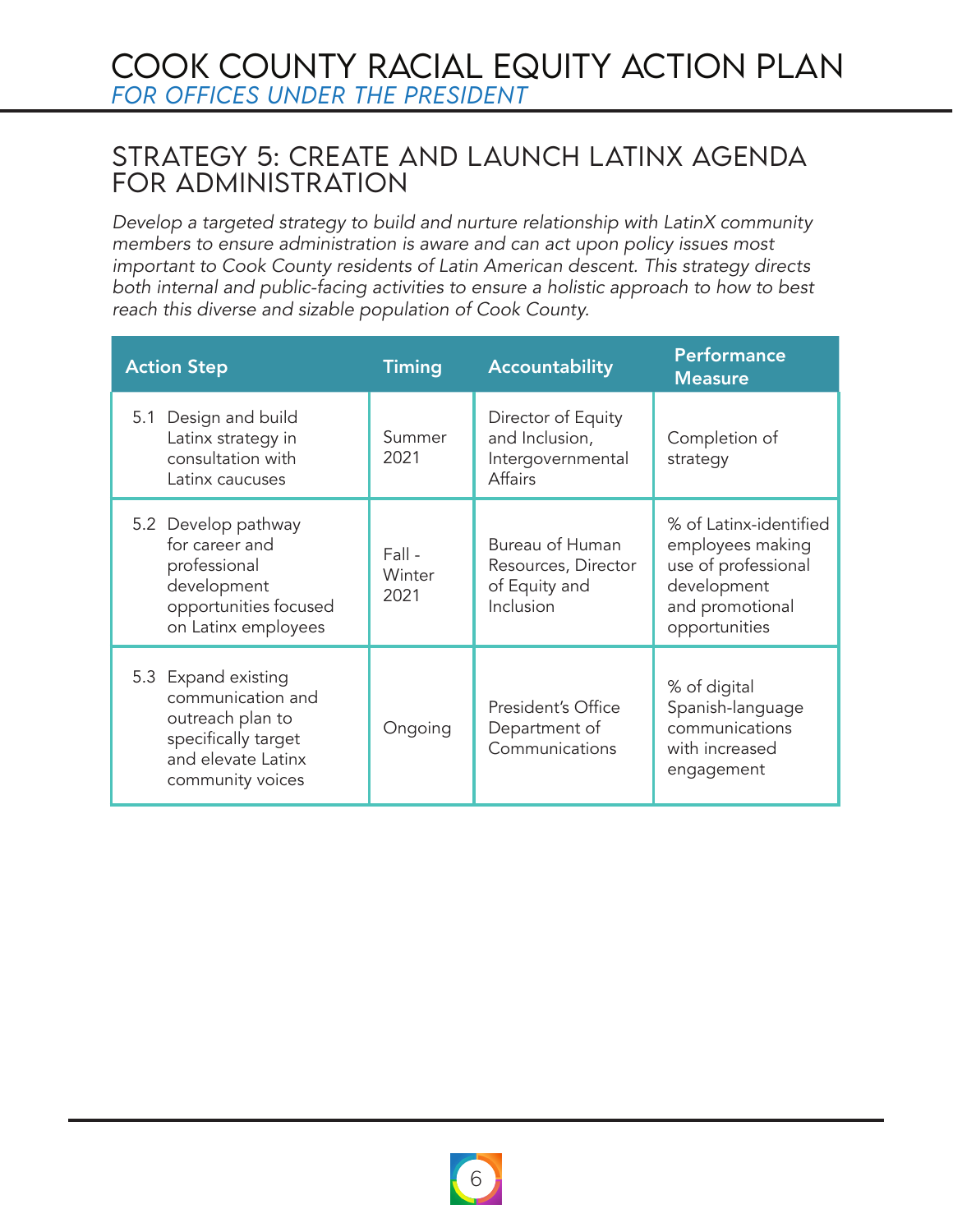# OUTCOMES

With these strategies in place and action steps initiated, these are the outcome categories Cook County aims to impact:

#### Budgeting for Equity

Apply racial equity assessment to budget decisions

Through building repeatable program and initiative evaluation and optimization processes with racial equity metrics, Cook County Offices Under the President will bring equity to budgeting and put equity into action. Adding racial equity priorities to all decision-making intersections ensures that over time, Cook County will impact the socioeconomic factors that drive inequities.

#### Embed Equity within Organizational Structure

Establish racial equity organizational framework and initial workplan

As Cook County looks to integrate racial equity principles in our work, Cook County must lay out an initial organizational framework. Many of the foundational efforts put in place helped this effort:

- ▶ Establishing Racial Equity Leadership Council;
- ▶ Joining the Government Alliance on Race and Equity G.A.R.E.;
- ▶ Building relationships with neighboring jurisdictions to learn from their equity work;
- ▶ and hiring a Director of Equity and Inclusion.

#### Build Individual and Collective Cultural Competence

Nurture individual leaders and build organizational cultural competence

Beginning with building an initial baseline assessment and data gathering process, Cook County will develop individual and organizational cultural competence. The President's Office will set a cadence for annual measurement and look to optimize individual and organizational capacity for equitable actions.

#### Improve Public Access

Increase engagement by removing language barriers

Cook County launched a language access policy and program to make government accessible to every resident by providing information and services in multiple languages and formats based on our residents' needs. Removing language barriers to access County services will ensure that the many immigrants and non-native English speakers that comprise over 20% of Cook County's population have equitable access.

#### Design and Build Latinx Strategy

Develop Pathway to Empower Latinx Employees and Uplift Community Voices

Cook County Offices Under the President will implement the Latinx Agenda to develop a career pathway and support specifically for Latinx employees to increase representation of Latinx staff in OUP. Cook County will also work diligently to uplift diverse community voices and policies and decision-making.